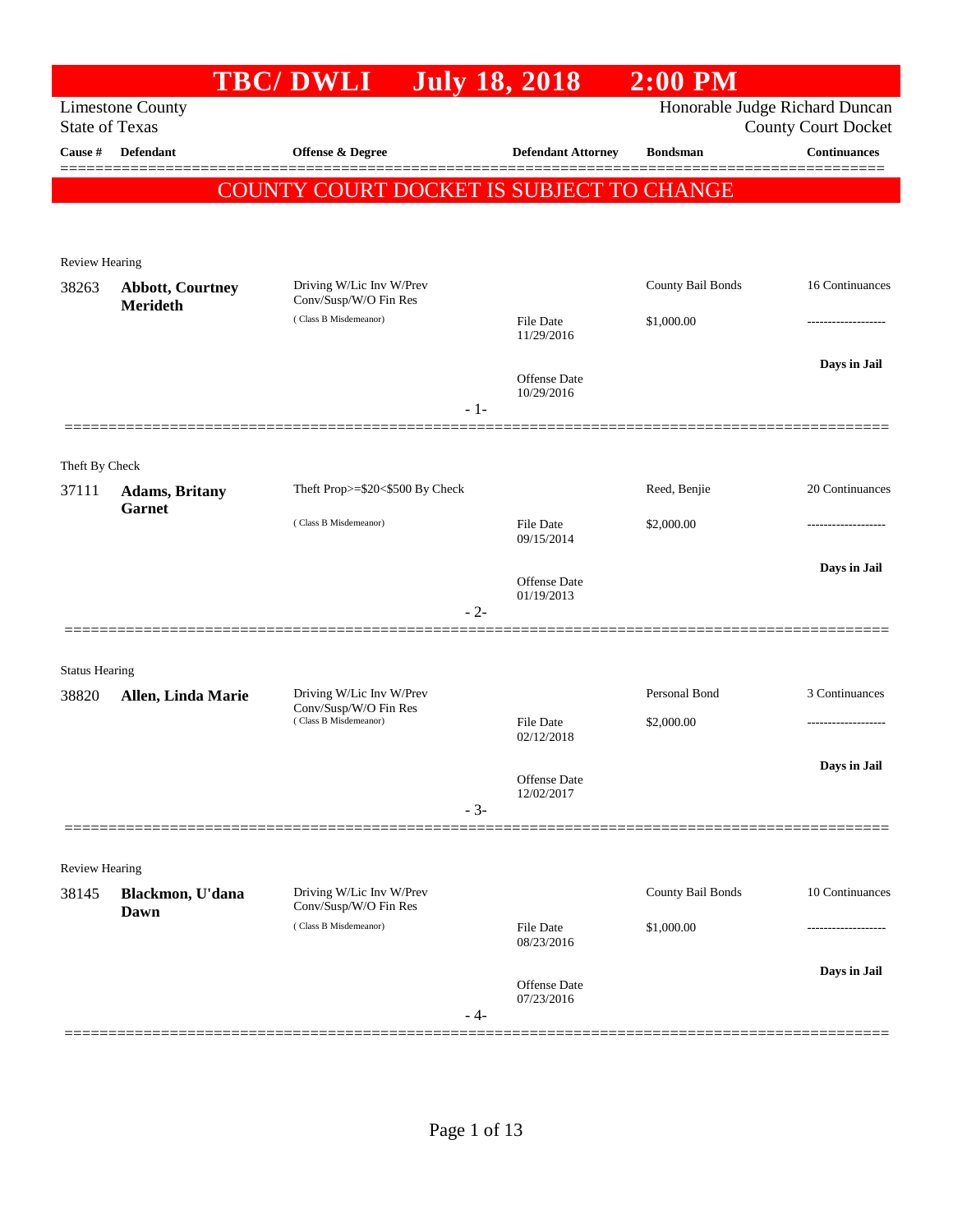| Honorable Judge Richard Duncan<br><b>Limestone County</b><br><b>State of Texas</b><br>Defendant<br>Offense & Degree<br><b>Defendant Attorney</b><br><b>Cause</b> #<br><b>Bondsman</b><br><b>COUNTY COURT DOCKET IS SUBJECT TO CHANGE</b><br>Review Hearing<br>Driving W/Lic Inv W/Prev Conv/Susp<br>County Bail Bonds<br>38426<br><b>Bledsoe-Willis,</b><br><b>Olneshlia</b> Dwa<br>(Class B Misdemeanor)<br>\$1,500.00<br><b>File Date</b><br>04/18/2017<br>Offense Date<br>03/14/2017<br>$-5-$<br>Theft By Check<br>Theft Prop>=\$20<\$500 By Check<br>Reed, Justin<br>Reed, Justin<br>34522<br>Castano, Veronica<br>(Class B Misdemeanor)<br><b>File Date</b><br>\$2,000.00<br>08/09/2010<br><b>Offense Date</b><br>07/15/2008<br>- 6-<br><b>Review Hearing</b><br>Personal Bond<br>Driving W/Lic Inv W/Prev<br>38294<br>Contreras, Julio Cesar<br>Conv/Susp/W/O Fin Res<br>(Class B Misdemeanor)<br><b>File Date</b><br>\$1,000.00<br>01/06/2017<br>Offense Date<br>11/17/2016<br>$-7-$<br>Theft By Check<br>County Bail Bonds<br>Theft Prop>=\$20<\$500 By Check<br>37930<br><b>Curlett</b> , Amy<br>(Class B Misdemeanor)<br>File Date<br>\$1,000.00<br>05/02/2016<br>Offense Date |  | <b>TBC/DWLI</b> | <b>July 18, 2018</b> | $2:00$ PM |                                      |
|------------------------------------------------------------------------------------------------------------------------------------------------------------------------------------------------------------------------------------------------------------------------------------------------------------------------------------------------------------------------------------------------------------------------------------------------------------------------------------------------------------------------------------------------------------------------------------------------------------------------------------------------------------------------------------------------------------------------------------------------------------------------------------------------------------------------------------------------------------------------------------------------------------------------------------------------------------------------------------------------------------------------------------------------------------------------------------------------------------------------------------------------------------------------------------------|--|-----------------|----------------------|-----------|--------------------------------------|
|                                                                                                                                                                                                                                                                                                                                                                                                                                                                                                                                                                                                                                                                                                                                                                                                                                                                                                                                                                                                                                                                                                                                                                                          |  |                 |                      |           | <b>County Court Docket</b>           |
|                                                                                                                                                                                                                                                                                                                                                                                                                                                                                                                                                                                                                                                                                                                                                                                                                                                                                                                                                                                                                                                                                                                                                                                          |  |                 |                      |           | <b>Continuances</b>                  |
|                                                                                                                                                                                                                                                                                                                                                                                                                                                                                                                                                                                                                                                                                                                                                                                                                                                                                                                                                                                                                                                                                                                                                                                          |  |                 |                      |           |                                      |
|                                                                                                                                                                                                                                                                                                                                                                                                                                                                                                                                                                                                                                                                                                                                                                                                                                                                                                                                                                                                                                                                                                                                                                                          |  |                 |                      |           |                                      |
|                                                                                                                                                                                                                                                                                                                                                                                                                                                                                                                                                                                                                                                                                                                                                                                                                                                                                                                                                                                                                                                                                                                                                                                          |  |                 |                      |           |                                      |
|                                                                                                                                                                                                                                                                                                                                                                                                                                                                                                                                                                                                                                                                                                                                                                                                                                                                                                                                                                                                                                                                                                                                                                                          |  |                 |                      |           | 10 Continuances                      |
|                                                                                                                                                                                                                                                                                                                                                                                                                                                                                                                                                                                                                                                                                                                                                                                                                                                                                                                                                                                                                                                                                                                                                                                          |  |                 |                      |           |                                      |
|                                                                                                                                                                                                                                                                                                                                                                                                                                                                                                                                                                                                                                                                                                                                                                                                                                                                                                                                                                                                                                                                                                                                                                                          |  |                 |                      |           | Days in Jail                         |
|                                                                                                                                                                                                                                                                                                                                                                                                                                                                                                                                                                                                                                                                                                                                                                                                                                                                                                                                                                                                                                                                                                                                                                                          |  |                 |                      |           |                                      |
|                                                                                                                                                                                                                                                                                                                                                                                                                                                                                                                                                                                                                                                                                                                                                                                                                                                                                                                                                                                                                                                                                                                                                                                          |  |                 |                      |           |                                      |
|                                                                                                                                                                                                                                                                                                                                                                                                                                                                                                                                                                                                                                                                                                                                                                                                                                                                                                                                                                                                                                                                                                                                                                                          |  |                 |                      |           | 15 Continuances                      |
|                                                                                                                                                                                                                                                                                                                                                                                                                                                                                                                                                                                                                                                                                                                                                                                                                                                                                                                                                                                                                                                                                                                                                                                          |  |                 |                      |           |                                      |
|                                                                                                                                                                                                                                                                                                                                                                                                                                                                                                                                                                                                                                                                                                                                                                                                                                                                                                                                                                                                                                                                                                                                                                                          |  |                 |                      |           | Days in Jail                         |
|                                                                                                                                                                                                                                                                                                                                                                                                                                                                                                                                                                                                                                                                                                                                                                                                                                                                                                                                                                                                                                                                                                                                                                                          |  |                 |                      |           |                                      |
|                                                                                                                                                                                                                                                                                                                                                                                                                                                                                                                                                                                                                                                                                                                                                                                                                                                                                                                                                                                                                                                                                                                                                                                          |  |                 |                      |           |                                      |
|                                                                                                                                                                                                                                                                                                                                                                                                                                                                                                                                                                                                                                                                                                                                                                                                                                                                                                                                                                                                                                                                                                                                                                                          |  |                 |                      |           | 12 Continuances                      |
|                                                                                                                                                                                                                                                                                                                                                                                                                                                                                                                                                                                                                                                                                                                                                                                                                                                                                                                                                                                                                                                                                                                                                                                          |  |                 |                      |           |                                      |
|                                                                                                                                                                                                                                                                                                                                                                                                                                                                                                                                                                                                                                                                                                                                                                                                                                                                                                                                                                                                                                                                                                                                                                                          |  |                 |                      |           | Days in Jail                         |
|                                                                                                                                                                                                                                                                                                                                                                                                                                                                                                                                                                                                                                                                                                                                                                                                                                                                                                                                                                                                                                                                                                                                                                                          |  |                 |                      |           |                                      |
|                                                                                                                                                                                                                                                                                                                                                                                                                                                                                                                                                                                                                                                                                                                                                                                                                                                                                                                                                                                                                                                                                                                                                                                          |  |                 |                      |           |                                      |
|                                                                                                                                                                                                                                                                                                                                                                                                                                                                                                                                                                                                                                                                                                                                                                                                                                                                                                                                                                                                                                                                                                                                                                                          |  |                 |                      |           | 2 Continuances<br>------------------ |
|                                                                                                                                                                                                                                                                                                                                                                                                                                                                                                                                                                                                                                                                                                                                                                                                                                                                                                                                                                                                                                                                                                                                                                                          |  |                 |                      |           |                                      |
| 04/07/2015                                                                                                                                                                                                                                                                                                                                                                                                                                                                                                                                                                                                                                                                                                                                                                                                                                                                                                                                                                                                                                                                                                                                                                               |  |                 |                      |           | Days in Jail                         |
| $-8-$                                                                                                                                                                                                                                                                                                                                                                                                                                                                                                                                                                                                                                                                                                                                                                                                                                                                                                                                                                                                                                                                                                                                                                                    |  |                 |                      |           |                                      |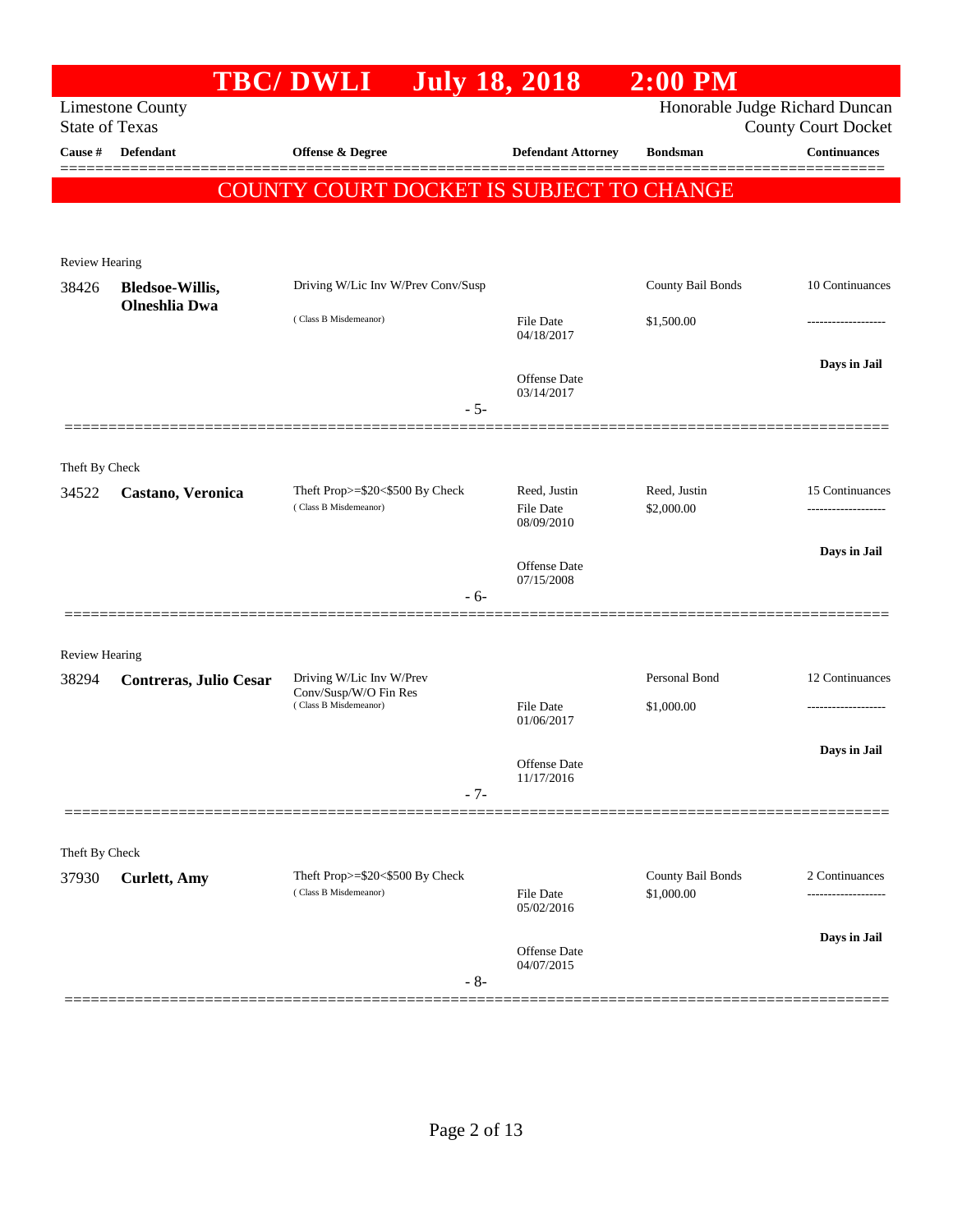|                                |                                       | <b>TBC/DWLI</b>                                          |        | <b>July 18, 2018</b>              | $2:00$ PM                       |                                                              |
|--------------------------------|---------------------------------------|----------------------------------------------------------|--------|-----------------------------------|---------------------------------|--------------------------------------------------------------|
| <b>State of Texas</b>          | <b>Limestone County</b>               |                                                          |        |                                   |                                 | Honorable Judge Richard Duncan<br><b>County Court Docket</b> |
| Cause #                        | <b>Defendant</b>                      | <b>Offense &amp; Degree</b>                              |        | <b>Defendant Attorney</b>         | <b>Bondsman</b>                 | <b>Continuances</b>                                          |
|                                |                                       | COUNTY COURT DOCKET IS SUBJECT TO CHANGE                 |        |                                   |                                 |                                                              |
| <b>Status Hearing</b>          |                                       |                                                          |        |                                   |                                 |                                                              |
| 38348                          | Dickerson, Stephanie<br><b>Denise</b> | Driving W/Lic Inv W/Prev<br>Conv/Susp/W/O Fin Res        |        |                                   | Personal Bond                   | 11 Continuances                                              |
|                                |                                       | (Class B Misdemeanor)                                    |        | <b>File Date</b><br>01/26/2017    | \$1,000.00                      |                                                              |
|                                |                                       |                                                          | $-9-$  | <b>Offense</b> Date<br>12/10/2016 |                                 | Days in Jail                                                 |
|                                |                                       |                                                          |        |                                   |                                 |                                                              |
| <b>Status Hearing</b><br>38407 | Dickerson, Stephanie                  | Bail Jumping And Fail To Appear                          |        |                                   | County Bail Bonds               | 11 Continuances                                              |
|                                | <b>Denise</b>                         | (Class A Misdemeanor)                                    |        | <b>File Date</b><br>03/22/2017    | \$2,000.00                      |                                                              |
|                                |                                       |                                                          |        | <b>Offense</b> Date<br>03/01/2017 |                                 | Days in Jail                                                 |
|                                |                                       |                                                          | $-10-$ |                                   |                                 |                                                              |
| Theft By Check                 |                                       |                                                          |        |                                   |                                 |                                                              |
| 37941                          | <b>Evans, Quincey</b>                 | Theft Prop>=\$20<\$500 By Check                          |        |                                   | Personal Bond                   | 24 Continuances                                              |
|                                | Charles, Jr.                          | (Class B Misdemeanor)                                    |        | <b>File Date</b><br>05/04/2016    | \$1,000.00                      | -------------------                                          |
|                                |                                       |                                                          | $-11-$ | Offense Date<br>02/06/2015        |                                 | Days in Jail                                                 |
|                                |                                       |                                                          |        |                                   |                                 |                                                              |
| Theft By Check                 |                                       |                                                          |        |                                   |                                 |                                                              |
| 37956                          | Ferrill, Linda                        | Theft Prop>=\$20<\$500 By Check<br>(Class B Misdemeanor) |        | <b>File Date</b><br>05/04/2016    | County Bail Bonds<br>\$1,000.00 | 3 Continuances                                               |
|                                |                                       |                                                          | $-12-$ | Offense Date<br>11/10/2014        |                                 | Days in Jail                                                 |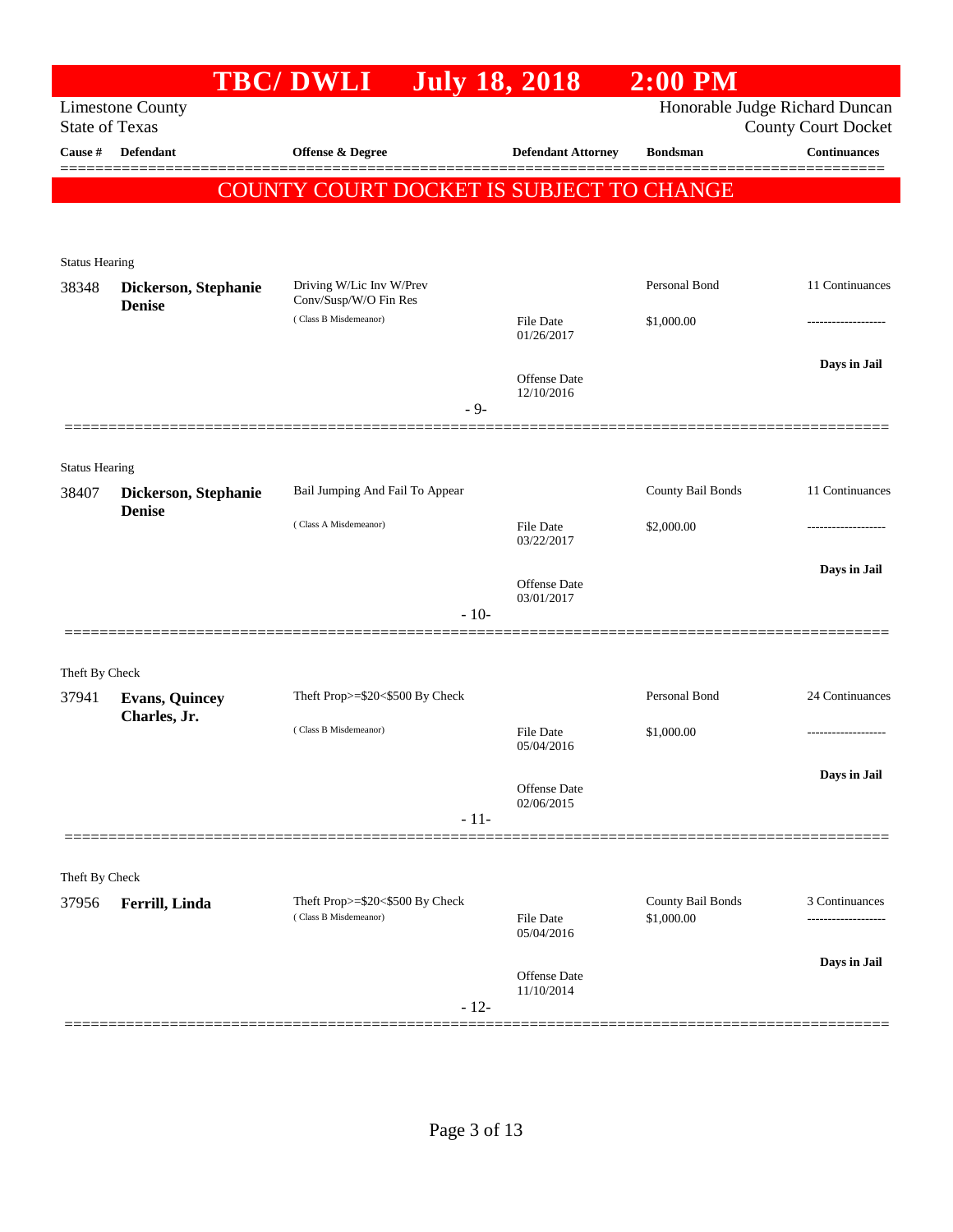|                       |                                        | <b>TBC/DWLI</b>                                          |        | <b>July 18, 2018</b>           | $2:00$ PM                       |                                                              |
|-----------------------|----------------------------------------|----------------------------------------------------------|--------|--------------------------------|---------------------------------|--------------------------------------------------------------|
| <b>State of Texas</b> | <b>Limestone County</b>                |                                                          |        |                                |                                 | Honorable Judge Richard Duncan<br><b>County Court Docket</b> |
| Cause #               | <b>Defendant</b>                       | <b>Offense &amp; Degree</b>                              |        | <b>Defendant Attorney</b>      | <b>Bondsman</b>                 | <b>Continuances</b>                                          |
|                       |                                        | COUNTY COURT DOCKET IS SUBJECT TO CHANGE                 |        |                                |                                 |                                                              |
|                       |                                        |                                                          |        |                                |                                 |                                                              |
|                       |                                        |                                                          |        |                                |                                 |                                                              |
| Theft By Check        |                                        |                                                          |        |                                |                                 |                                                              |
| 37787                 | Flores, Israel, III                    | Theft Prop>=\$20<\$500 By Check<br>(Class B Misdemeanor) |        | <b>File Date</b><br>01/25/2016 | County Bail Bonds<br>\$1,000.00 | 16 Continuances<br>------------------                        |
|                       |                                        |                                                          |        |                                |                                 | Days in Jail                                                 |
|                       |                                        |                                                          | $-13-$ | Offense Date<br>04/19/2014     |                                 |                                                              |
|                       |                                        |                                                          |        |                                |                                 |                                                              |
| Review Hearing        |                                        |                                                          |        |                                |                                 |                                                              |
| 38707                 | Grayson, Gwendolyn<br><b>Denice</b>    | Driving W/Lic Inv W/Prev<br>Conv/Susp/W/O Fin Res        |        |                                | County Bail Bonds               | 6 Continuances                                               |
|                       |                                        | (Class B Misdemeanor)                                    |        | <b>File Date</b><br>10/26/2017 | \$1,500.00                      |                                                              |
|                       |                                        |                                                          |        |                                |                                 | Days in Jail                                                 |
|                       |                                        |                                                          |        | Offense Date<br>08/30/2017     |                                 |                                                              |
|                       |                                        |                                                          | $-14-$ |                                |                                 |                                                              |
| <b>Review Hearing</b> |                                        |                                                          |        |                                |                                 |                                                              |
| 38733                 | Hernandez,                             | False Drug Test Falsification Device                     |        |                                | County Bail Bonds               | 6 Continuances                                               |
|                       | <b>Christopher Ramon</b>               | (Class B Misdemeanor)                                    |        | <b>File Date</b><br>11/15/2017 | \$2,000.00                      |                                                              |
|                       |                                        |                                                          |        | Offense Date                   |                                 | Days in Jail                                                 |
|                       |                                        |                                                          | $-15-$ | 10/06/2017                     |                                 |                                                              |
|                       |                                        |                                                          |        |                                |                                 |                                                              |
| <b>Review Hearing</b> |                                        |                                                          |        |                                |                                 |                                                              |
| 38734                 | Hernandez,<br><b>Christopher Ramon</b> | Driving W/Lic Inv W/Prev<br>Conv/Susp/W/O Fin Res        |        |                                | County Bail Bonds               | 6 Continuances                                               |
|                       |                                        | (Class B Misdemeanor)                                    |        | <b>File Date</b><br>11/15/2017 | \$2,000.00                      |                                                              |
|                       |                                        |                                                          |        | Offense Date<br>10/06/2017     |                                 | Days in Jail                                                 |
|                       |                                        |                                                          | $-16-$ |                                |                                 |                                                              |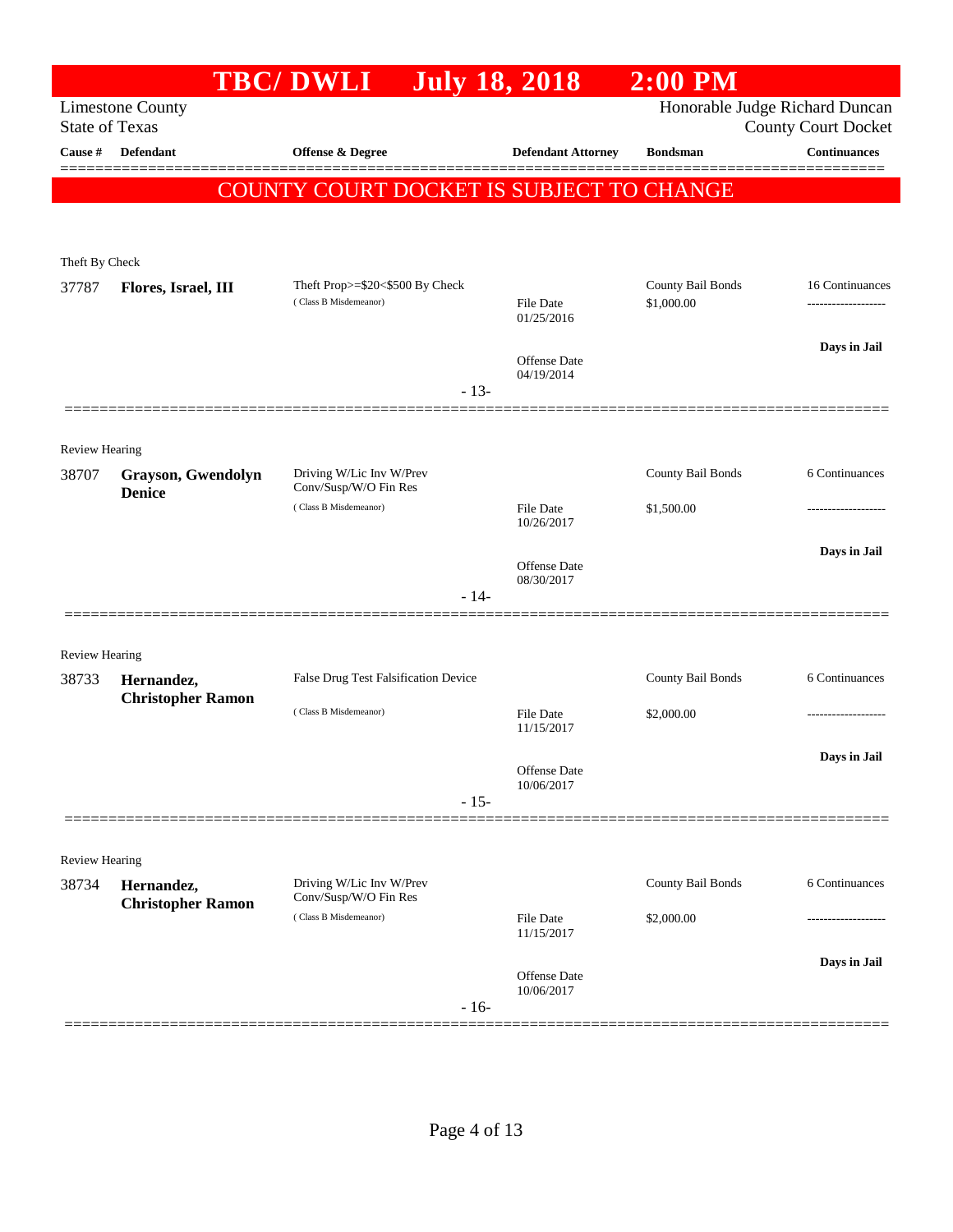|                       |                                     | <b>TBC/DWLI</b>                                   |        | <b>July 18, 2018</b>              | $2:00$ PM         |                                                              |
|-----------------------|-------------------------------------|---------------------------------------------------|--------|-----------------------------------|-------------------|--------------------------------------------------------------|
| <b>State of Texas</b> | <b>Limestone County</b>             |                                                   |        |                                   |                   | Honorable Judge Richard Duncan<br><b>County Court Docket</b> |
| Cause #               | Defendant                           | <b>Offense &amp; Degree</b>                       |        | <b>Defendant Attorney</b>         | <b>Bondsman</b>   | <b>Continuances</b>                                          |
|                       |                                     | COUNTY COURT DOCKET IS SUBJECT TO CHANGE          |        |                                   |                   |                                                              |
|                       |                                     |                                                   |        |                                   |                   |                                                              |
| <b>Review Hearing</b> |                                     |                                                   |        |                                   |                   |                                                              |
| 37736                 | Hitchcock, Maryann<br><b>Lilley</b> | Driving W/Lic Inv W/Prev<br>Conv/Susp/W/O Fin Res |        | Spivey, Shirley                   | County Bail Bonds | 1 Continuances                                               |
|                       |                                     | (Class B Misdemeanor)                             |        | File Date<br>12/10/2015           | \$2,000.00        |                                                              |
|                       |                                     |                                                   |        | Offense Date<br>10/21/2015        |                   | Days in Jail                                                 |
|                       |                                     |                                                   | $-17-$ |                                   |                   |                                                              |
| <b>Review Hearing</b> |                                     |                                                   |        |                                   |                   |                                                              |
| 38712                 | Jacobs, Kenneth<br><b>Brandon</b>   | Driving W/Lic Inv W/Prev<br>Conv/Susp/W/O Fin Res |        |                                   | County Bail Bonds | 7 Continuances                                               |
|                       |                                     | (Class B Misdemeanor)                             |        | File Date<br>10/26/2017           | \$2,000.00        |                                                              |
|                       |                                     |                                                   |        | Offense Date<br>08/09/2017        |                   | Days in Jail                                                 |
|                       |                                     |                                                   | $-18-$ |                                   |                   |                                                              |
| <b>Status Hearing</b> |                                     |                                                   |        |                                   |                   |                                                              |
| 38866                 | Jacobs, Kenneth<br><b>Brandon</b>   | Driving W/Lic Inv W/Prev<br>Conv/Susp/W/O Fin Res |        |                                   | County Bail Bonds | 3 Continuances                                               |
|                       |                                     | (Class B Misdemeanor)                             |        | File Date<br>03/21/2018           | \$2,000.00        | .                                                            |
|                       |                                     |                                                   |        | Offense Date<br>01/25/2018        |                   | Days in Jail                                                 |
|                       |                                     |                                                   | $-19-$ |                                   |                   |                                                              |
| <b>Status Hearing</b> |                                     |                                                   |        |                                   |                   |                                                              |
| 38359                 | <b>McMahon</b> , Stanley<br>Ray     | Driving W/Lic Inv W/Prev<br>Conv/Susp/W/O Fin Res |        |                                   | Personal Bond     | 12 Continuances                                              |
|                       |                                     | (Class B Misdemeanor)                             |        | File Date<br>01/26/2017           | \$1,000.00        | .                                                            |
|                       |                                     |                                                   | $-20-$ | <b>Offense</b> Date<br>11/18/2016 |                   | Days in Jail                                                 |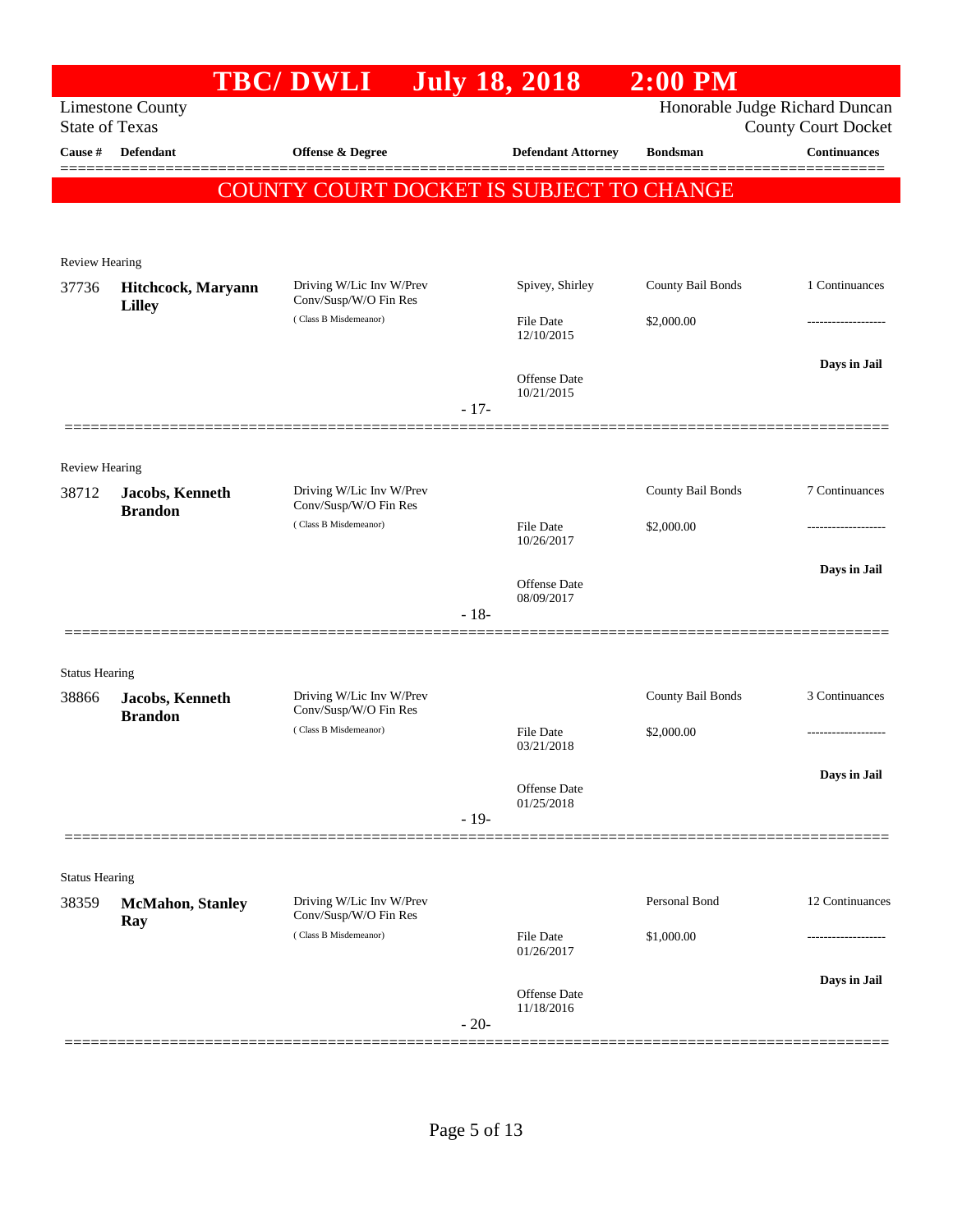|                                |                                                                                                | <b>TBC/DWLI</b>                                   |        | <b>July 18, 2018</b>           | $2:00$ PM         |                                                              |
|--------------------------------|------------------------------------------------------------------------------------------------|---------------------------------------------------|--------|--------------------------------|-------------------|--------------------------------------------------------------|
| <b>State of Texas</b>          | <b>Limestone County</b>                                                                        |                                                   |        |                                |                   | Honorable Judge Richard Duncan<br><b>County Court Docket</b> |
| Cause #                        | <b>Defendant</b>                                                                               | <b>Offense &amp; Degree</b>                       |        | <b>Defendant Attorney</b>      | <b>Bondsman</b>   | <b>Continuances</b>                                          |
|                                |                                                                                                | <b>COUNTY COURT DOCKET IS SUBJECT TO CHANGE</b>   |        |                                |                   | ========                                                     |
|                                |                                                                                                |                                                   |        |                                |                   |                                                              |
| <b>Status Hearing</b>          |                                                                                                |                                                   |        |                                |                   |                                                              |
| 38809                          | Neighbors, Joseph<br>Dean                                                                      | Driving W/Lic Inv W/Prev<br>Conv/Susp/W/O Fin Res |        |                                | Reed, Justin      | 4 Continuances                                               |
|                                |                                                                                                | (Class B Misdemeanor)                             |        | <b>File Date</b><br>01/29/2018 | \$1,500.00        |                                                              |
|                                |                                                                                                |                                                   |        | <b>Offense Date</b>            |                   | Days in Jail                                                 |
|                                |                                                                                                |                                                   | $-21-$ | 11/24/2017                     |                   |                                                              |
| <b>Status Hearing</b>          |                                                                                                |                                                   |        |                                |                   |                                                              |
| 38433                          | Driving W/Lic Inv W/Prev<br>Nutt, Linda Gail<br>Conv/Susp/W/O Fin Res<br>(Class B Misdemeanor) |                                                   |        | Freebird Bail Bonds            | 11 Continuances   |                                                              |
|                                |                                                                                                |                                                   |        | <b>File Date</b><br>04/20/2017 | \$1,500.00        |                                                              |
|                                |                                                                                                |                                                   |        | <b>Offense Date</b>            |                   | Days in Jail                                                 |
|                                |                                                                                                |                                                   | $-22-$ | 03/13/2017                     |                   |                                                              |
| <b>Status Hearing</b>          |                                                                                                |                                                   |        |                                |                   |                                                              |
| 38605                          | Owens, Tara Leigh                                                                              | Driving W/Lic Inv W/Prev                          |        |                                | Personal Bond     | 7 Continuances                                               |
|                                |                                                                                                | Conv/Susp/W/O Fin Res<br>(Class B Misdemeanor)    |        | <b>File Date</b><br>08/21/2017 | \$2,000.00        |                                                              |
|                                |                                                                                                |                                                   |        | Offense Date                   |                   | Days in Jail                                                 |
|                                |                                                                                                |                                                   | $-23-$ | 04/20/2017                     |                   |                                                              |
|                                |                                                                                                |                                                   |        |                                |                   |                                                              |
| <b>Status Hearing</b><br>38815 | Perez, Jose Manuel                                                                             | Driving W/Lic Inv W/Prev                          |        |                                | County Bail Bonds | 3 Continuances                                               |
|                                |                                                                                                | Conv/Susp/W/O Fin Res<br>(Class B Misdemeanor)    |        | <b>File Date</b><br>01/30/2018 | \$2,000.00        |                                                              |
|                                |                                                                                                |                                                   |        | Offense Date                   |                   | Days in Jail                                                 |
|                                |                                                                                                |                                                   | $-24-$ | 12/27/2017                     |                   |                                                              |
|                                |                                                                                                |                                                   |        |                                |                   |                                                              |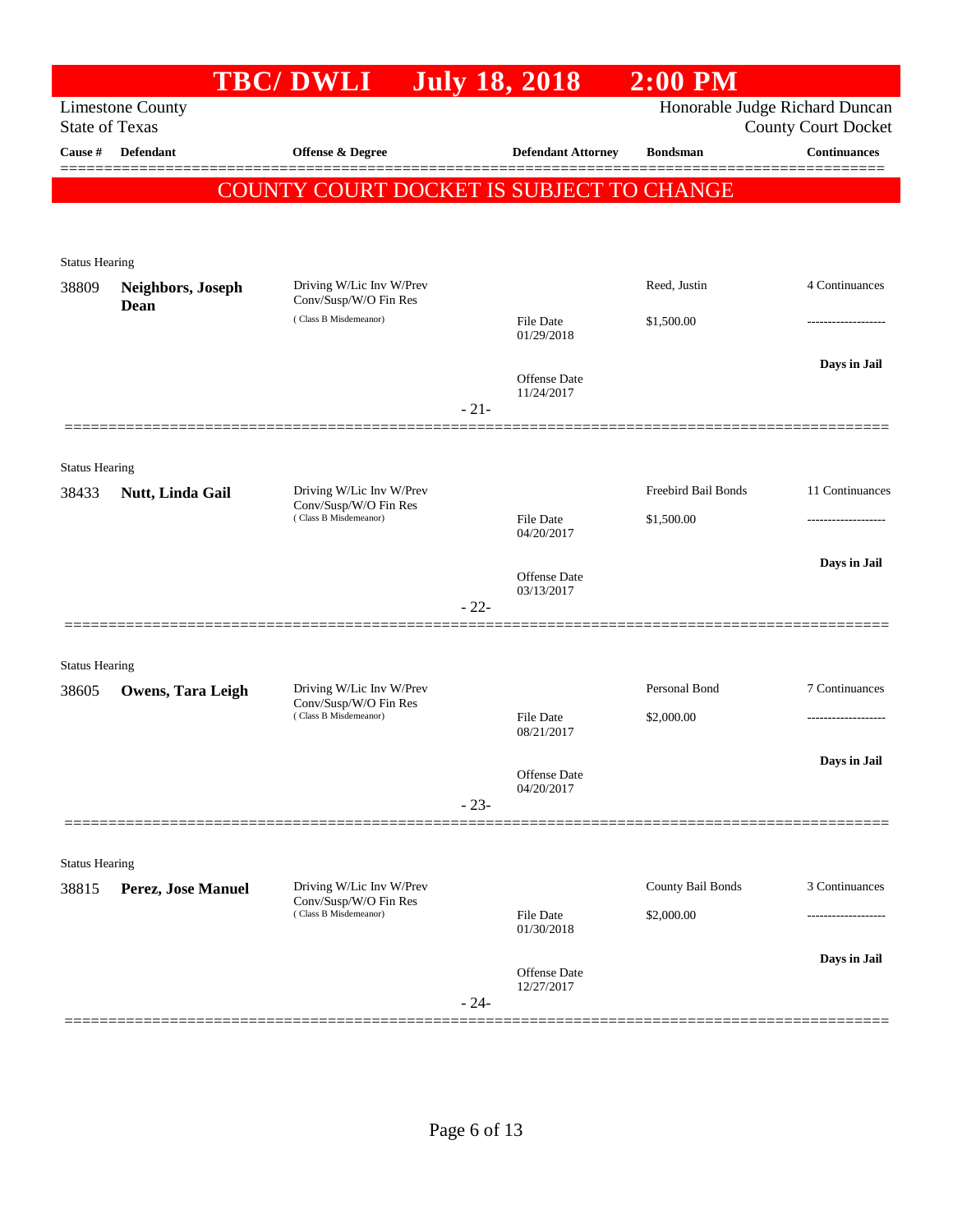|                                  |                                                  | <b>TBC/DWLI</b>                                          | <b>July 18, 2018</b> |                                   | $2:00$ PM         |                                                   |
|----------------------------------|--------------------------------------------------|----------------------------------------------------------|----------------------|-----------------------------------|-------------------|---------------------------------------------------|
|                                  | <b>Limestone County</b>                          |                                                          |                      |                                   |                   | Honorable Judge Richard Duncan                    |
| <b>State of Texas</b><br>Cause # | Defendant                                        |                                                          |                      |                                   | <b>Bondsman</b>   | <b>County Court Docket</b><br><b>Continuances</b> |
|                                  |                                                  | <b>Offense &amp; Degree</b>                              |                      | <b>Defendant Attorney</b>         |                   | ========                                          |
|                                  |                                                  | <b>COUNTY COURT DOCKET IS SUBJECT TO CHANGE</b>          |                      |                                   |                   |                                                   |
|                                  |                                                  |                                                          |                      |                                   |                   |                                                   |
| <b>Review Hearing</b>            |                                                  |                                                          |                      |                                   |                   |                                                   |
| 38171                            | Price, Crystal Javon                             | Driving W/Lic Inv W/Prev                                 |                      |                                   | Personal Bond     | 14 Continuances                                   |
|                                  |                                                  | Conv/Susp/W/O Fin Res<br>(Class B Misdemeanor)           |                      | <b>File Date</b>                  | \$2,000.00        |                                                   |
|                                  |                                                  |                                                          |                      | 09/15/2016                        |                   |                                                   |
|                                  |                                                  |                                                          |                      | Offense Date                      |                   | Days in Jail                                      |
|                                  |                                                  |                                                          | $-25-$               | 01/14/2016                        |                   |                                                   |
|                                  |                                                  |                                                          |                      |                                   |                   |                                                   |
| <b>Review Hearing</b>            |                                                  |                                                          |                      |                                   |                   |                                                   |
| 38539                            | Driving W/Lic Inv W/Prev<br>Price, Crystal Javon |                                                          |                      |                                   | County Bail Bonds | 9 Continuances                                    |
|                                  |                                                  | Conv/Susp/W/O Fin Res<br>(Class B Misdemeanor)           |                      | File Date                         | \$2,000.00        |                                                   |
|                                  |                                                  |                                                          |                      | 06/20/2017                        |                   |                                                   |
|                                  |                                                  |                                                          |                      | Offense Date                      |                   | Days in Jail                                      |
|                                  |                                                  |                                                          | $-26-$               | 05/12/2017                        |                   |                                                   |
|                                  |                                                  |                                                          |                      |                                   |                   |                                                   |
| Theft By Check                   |                                                  |                                                          |                      |                                   |                   |                                                   |
| 37978                            | Price, Twamocka                                  | Theft Prop>=\$20<\$500 By Check<br>(Class B Misdemeanor) |                      |                                   | Personal Bond     | 23 Continuances                                   |
|                                  |                                                  |                                                          |                      | File Date<br>05/23/2016           | \$1,000.00        | .                                                 |
|                                  |                                                  |                                                          |                      |                                   |                   | Days in Jail                                      |
|                                  |                                                  |                                                          |                      | <b>Offense</b> Date<br>09/15/2014 |                   |                                                   |
|                                  |                                                  |                                                          | $-27-$               |                                   |                   |                                                   |
|                                  |                                                  |                                                          |                      |                                   |                   |                                                   |
| Theft By Check                   |                                                  | Theft Prop>=\$20<\$500 By Check                          |                      |                                   | Personal Bond     | 23 Continuances                                   |
| 37979                            | Price, Twamocka                                  | (Class B Misdemeanor)                                    |                      | <b>File Date</b>                  | \$1,000.00        | -------------------                               |
|                                  |                                                  |                                                          |                      | 05/23/2016                        |                   |                                                   |
|                                  |                                                  |                                                          |                      | Offense Date                      |                   | Days in Jail                                      |
|                                  |                                                  |                                                          | $-28-$               | 09/11/2014                        |                   |                                                   |
|                                  |                                                  |                                                          |                      |                                   |                   |                                                   |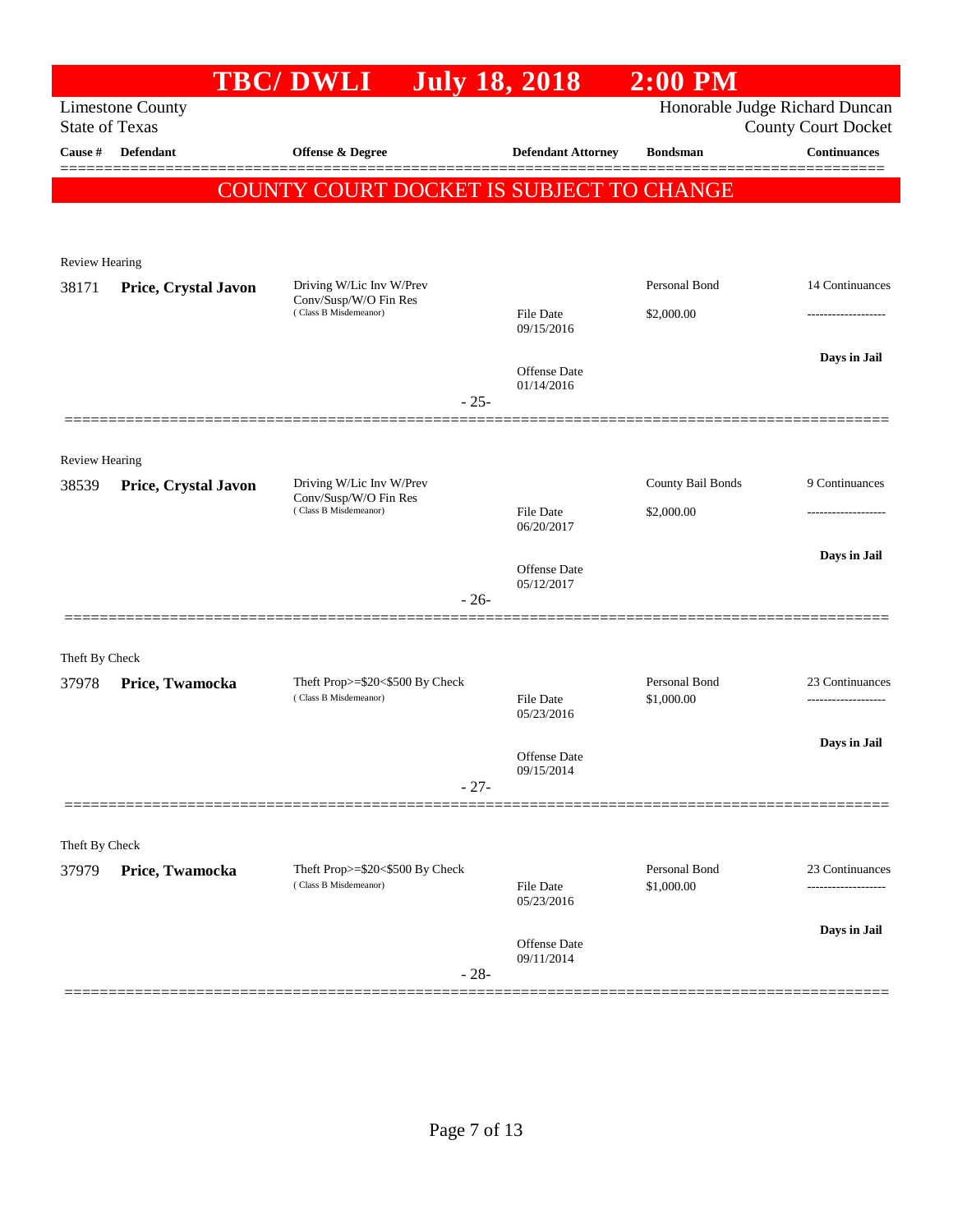|                                |                                            | <b>TBC/DWLI</b>                                   | <b>July 18, 2018</b> |                                   | $2:00$ PM         |                                                              |
|--------------------------------|--------------------------------------------|---------------------------------------------------|----------------------|-----------------------------------|-------------------|--------------------------------------------------------------|
| <b>State of Texas</b>          | <b>Limestone County</b>                    |                                                   |                      |                                   |                   | Honorable Judge Richard Duncan<br><b>County Court Docket</b> |
| Cause #                        | <b>Defendant</b>                           | <b>Offense &amp; Degree</b>                       |                      | <b>Defendant Attorney</b>         | <b>Bondsman</b>   | <b>Continuances</b>                                          |
|                                |                                            | COUNTY COURT DOCKET IS SUBJECT TO CHANGE          |                      |                                   |                   |                                                              |
| <b>Review Hearing</b>          |                                            |                                                   |                      |                                   |                   |                                                              |
| 38651                          | Quintanilla, Sara<br>Caprice               | Driving W/Lic Inv W/Prev<br>Conv/Susp/W/O Fin Res |                      |                                   | Player Bail Bonds | 8 Continuances                                               |
|                                |                                            | (Class B Misdemeanor)                             |                      | File Date<br>09/18/2017           | \$2,000.00        |                                                              |
|                                |                                            |                                                   | $-29-$               | Offense Date<br>08/06/2017        |                   | Days in Jail                                                 |
|                                |                                            |                                                   |                      |                                   |                   |                                                              |
| <b>Status Hearing</b><br>38846 | <b>Ramirez, Ricky</b>                      | Driving W/Lic Inv W/Prev<br>Conv/Susp/W/O Fin Res |                      |                                   | County Bail Bonds | 3 Continuances                                               |
|                                |                                            | (Class B Misdemeanor)                             |                      | File Date<br>03/06/2018           | \$2,000.00        |                                                              |
|                                |                                            |                                                   | $-30-$               | <b>Offense</b> Date<br>12/31/2017 |                   | Days in Jail                                                 |
| <b>Status Hearing</b>          |                                            |                                                   |                      |                                   |                   |                                                              |
| 38347                          | <b>Ritchie, Sterling</b><br><b>Everett</b> | Driving W/Lic Inv W/Prev<br>Conv/Susp/W/O Fin Res |                      | Froneberger, J<br>Douglas         | Player Bail Bonds | 11 Continuances                                              |
|                                |                                            | (Class B Misdemeanor)                             |                      | File Date<br>01/26/2017           | \$2,500.00        |                                                              |
|                                |                                            |                                                   | $-31-$               | Offense Date<br>12/20/2016        |                   | Days in Jail                                                 |
| <b>Review Hearing</b>          |                                            |                                                   |                      |                                   |                   |                                                              |
| 38727                          | Rivera, Jonathan<br>Adam                   | Driving W/Lic Inv W/Prev<br>Conv/Susp/W/O Fin Res |                      |                                   | County Bail Bonds | 3 Continuances                                               |
|                                |                                            | (Class B Misdemeanor)                             |                      | File Date<br>11/07/2017           | \$1,500.00        |                                                              |
|                                |                                            |                                                   | $-32-$               | Offense Date<br>09/26/2017        |                   | Days in Jail                                                 |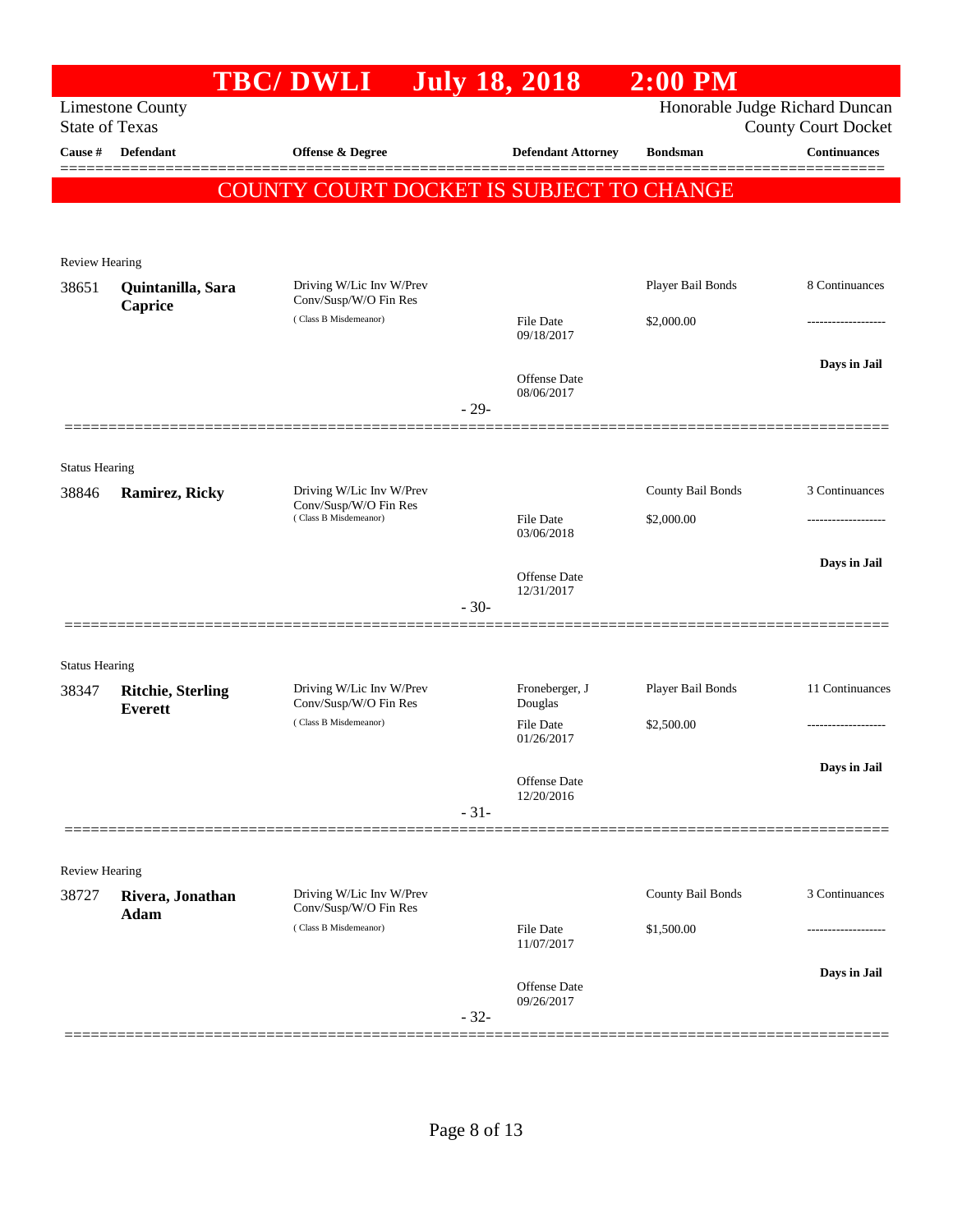| Honorable Judge Richard Duncan<br><b>Limestone County</b><br><b>State of Texas</b><br><b>County Court Docket</b><br><b>Continuances</b><br>Cause #<br><b>Defendant</b><br><b>Offense &amp; Degree</b><br><b>Defendant Attorney</b><br><b>Bondsman</b><br>COUNTY COURT DOCKET IS SUBJECT TO CHANGE<br>Theft By Check<br>Theft Prop>=\$20<\$500 By Check<br>County Bail Bonds<br>8 Continuances<br>37984<br><b>Saling, Corey</b><br>(Class B Misdemeanor)<br><b>File Date</b><br>\$1,000.00<br>------------------<br>05/23/2016<br>Days in Jail<br>Offense Date<br>05/28/2015<br>$-33-$<br>Theft By Check<br>Reed, Benjie<br>Theft Prop >=\$100<\$750<br>9 Continuances<br>38488<br>Smith, Tawakani<br>(Class B Misdemeanor)<br><b>File Date</b><br>.<br>05/09/2017<br>Days in Jail<br>Offense Date<br>06/28/2016<br>$-34-$<br><b>Review Hearing</b><br>Driving W/Lic Inv W/Prev<br>County Bail Bonds<br>9 Continuances<br>38526<br><b>Thompson, Jeffery</b><br>Conv/Susp/W/O Fin Res<br><b>Allen</b><br>(Class B Misdemeanor)<br><b>File Date</b><br>\$2,500.00<br>------------------<br>06/15/2017<br>Days in Jail<br>Offense Date<br>05/14/2017<br>$-35-$<br><b>Status Hearing</b><br>County Bail Bonds<br>3 Continuances<br>Driving W/Lic Inv W/Prev<br>38726<br><b>Torres</b> , Daniel<br>Conv/Susp/W/O Fin Res<br>(Class B Misdemeanor)<br><b>File Date</b><br>\$2,000.00<br>.<br>11/07/2017<br>Days in Jail<br><b>Offense Date</b><br>10/12/2017<br>$-36-$ |  | <b>TBC/DWLI</b> | <b>July 18, 2018</b> | $2:00$ PM |  |
|-----------------------------------------------------------------------------------------------------------------------------------------------------------------------------------------------------------------------------------------------------------------------------------------------------------------------------------------------------------------------------------------------------------------------------------------------------------------------------------------------------------------------------------------------------------------------------------------------------------------------------------------------------------------------------------------------------------------------------------------------------------------------------------------------------------------------------------------------------------------------------------------------------------------------------------------------------------------------------------------------------------------------------------------------------------------------------------------------------------------------------------------------------------------------------------------------------------------------------------------------------------------------------------------------------------------------------------------------------------------------------------------------------------------------------------------------------------------|--|-----------------|----------------------|-----------|--|
|                                                                                                                                                                                                                                                                                                                                                                                                                                                                                                                                                                                                                                                                                                                                                                                                                                                                                                                                                                                                                                                                                                                                                                                                                                                                                                                                                                                                                                                                 |  |                 |                      |           |  |
|                                                                                                                                                                                                                                                                                                                                                                                                                                                                                                                                                                                                                                                                                                                                                                                                                                                                                                                                                                                                                                                                                                                                                                                                                                                                                                                                                                                                                                                                 |  |                 |                      |           |  |
|                                                                                                                                                                                                                                                                                                                                                                                                                                                                                                                                                                                                                                                                                                                                                                                                                                                                                                                                                                                                                                                                                                                                                                                                                                                                                                                                                                                                                                                                 |  |                 |                      |           |  |
|                                                                                                                                                                                                                                                                                                                                                                                                                                                                                                                                                                                                                                                                                                                                                                                                                                                                                                                                                                                                                                                                                                                                                                                                                                                                                                                                                                                                                                                                 |  |                 |                      |           |  |
|                                                                                                                                                                                                                                                                                                                                                                                                                                                                                                                                                                                                                                                                                                                                                                                                                                                                                                                                                                                                                                                                                                                                                                                                                                                                                                                                                                                                                                                                 |  |                 |                      |           |  |
|                                                                                                                                                                                                                                                                                                                                                                                                                                                                                                                                                                                                                                                                                                                                                                                                                                                                                                                                                                                                                                                                                                                                                                                                                                                                                                                                                                                                                                                                 |  |                 |                      |           |  |
|                                                                                                                                                                                                                                                                                                                                                                                                                                                                                                                                                                                                                                                                                                                                                                                                                                                                                                                                                                                                                                                                                                                                                                                                                                                                                                                                                                                                                                                                 |  |                 |                      |           |  |
|                                                                                                                                                                                                                                                                                                                                                                                                                                                                                                                                                                                                                                                                                                                                                                                                                                                                                                                                                                                                                                                                                                                                                                                                                                                                                                                                                                                                                                                                 |  |                 |                      |           |  |
|                                                                                                                                                                                                                                                                                                                                                                                                                                                                                                                                                                                                                                                                                                                                                                                                                                                                                                                                                                                                                                                                                                                                                                                                                                                                                                                                                                                                                                                                 |  |                 |                      |           |  |
|                                                                                                                                                                                                                                                                                                                                                                                                                                                                                                                                                                                                                                                                                                                                                                                                                                                                                                                                                                                                                                                                                                                                                                                                                                                                                                                                                                                                                                                                 |  |                 |                      |           |  |
|                                                                                                                                                                                                                                                                                                                                                                                                                                                                                                                                                                                                                                                                                                                                                                                                                                                                                                                                                                                                                                                                                                                                                                                                                                                                                                                                                                                                                                                                 |  |                 |                      |           |  |
|                                                                                                                                                                                                                                                                                                                                                                                                                                                                                                                                                                                                                                                                                                                                                                                                                                                                                                                                                                                                                                                                                                                                                                                                                                                                                                                                                                                                                                                                 |  |                 |                      |           |  |
|                                                                                                                                                                                                                                                                                                                                                                                                                                                                                                                                                                                                                                                                                                                                                                                                                                                                                                                                                                                                                                                                                                                                                                                                                                                                                                                                                                                                                                                                 |  |                 |                      |           |  |
|                                                                                                                                                                                                                                                                                                                                                                                                                                                                                                                                                                                                                                                                                                                                                                                                                                                                                                                                                                                                                                                                                                                                                                                                                                                                                                                                                                                                                                                                 |  |                 |                      |           |  |
|                                                                                                                                                                                                                                                                                                                                                                                                                                                                                                                                                                                                                                                                                                                                                                                                                                                                                                                                                                                                                                                                                                                                                                                                                                                                                                                                                                                                                                                                 |  |                 |                      |           |  |
|                                                                                                                                                                                                                                                                                                                                                                                                                                                                                                                                                                                                                                                                                                                                                                                                                                                                                                                                                                                                                                                                                                                                                                                                                                                                                                                                                                                                                                                                 |  |                 |                      |           |  |
|                                                                                                                                                                                                                                                                                                                                                                                                                                                                                                                                                                                                                                                                                                                                                                                                                                                                                                                                                                                                                                                                                                                                                                                                                                                                                                                                                                                                                                                                 |  |                 |                      |           |  |
|                                                                                                                                                                                                                                                                                                                                                                                                                                                                                                                                                                                                                                                                                                                                                                                                                                                                                                                                                                                                                                                                                                                                                                                                                                                                                                                                                                                                                                                                 |  |                 |                      |           |  |
|                                                                                                                                                                                                                                                                                                                                                                                                                                                                                                                                                                                                                                                                                                                                                                                                                                                                                                                                                                                                                                                                                                                                                                                                                                                                                                                                                                                                                                                                 |  |                 |                      |           |  |
|                                                                                                                                                                                                                                                                                                                                                                                                                                                                                                                                                                                                                                                                                                                                                                                                                                                                                                                                                                                                                                                                                                                                                                                                                                                                                                                                                                                                                                                                 |  |                 |                      |           |  |
|                                                                                                                                                                                                                                                                                                                                                                                                                                                                                                                                                                                                                                                                                                                                                                                                                                                                                                                                                                                                                                                                                                                                                                                                                                                                                                                                                                                                                                                                 |  |                 |                      |           |  |
|                                                                                                                                                                                                                                                                                                                                                                                                                                                                                                                                                                                                                                                                                                                                                                                                                                                                                                                                                                                                                                                                                                                                                                                                                                                                                                                                                                                                                                                                 |  |                 |                      |           |  |
|                                                                                                                                                                                                                                                                                                                                                                                                                                                                                                                                                                                                                                                                                                                                                                                                                                                                                                                                                                                                                                                                                                                                                                                                                                                                                                                                                                                                                                                                 |  |                 |                      |           |  |
|                                                                                                                                                                                                                                                                                                                                                                                                                                                                                                                                                                                                                                                                                                                                                                                                                                                                                                                                                                                                                                                                                                                                                                                                                                                                                                                                                                                                                                                                 |  |                 |                      |           |  |
|                                                                                                                                                                                                                                                                                                                                                                                                                                                                                                                                                                                                                                                                                                                                                                                                                                                                                                                                                                                                                                                                                                                                                                                                                                                                                                                                                                                                                                                                 |  |                 |                      |           |  |
|                                                                                                                                                                                                                                                                                                                                                                                                                                                                                                                                                                                                                                                                                                                                                                                                                                                                                                                                                                                                                                                                                                                                                                                                                                                                                                                                                                                                                                                                 |  |                 |                      |           |  |
|                                                                                                                                                                                                                                                                                                                                                                                                                                                                                                                                                                                                                                                                                                                                                                                                                                                                                                                                                                                                                                                                                                                                                                                                                                                                                                                                                                                                                                                                 |  |                 |                      |           |  |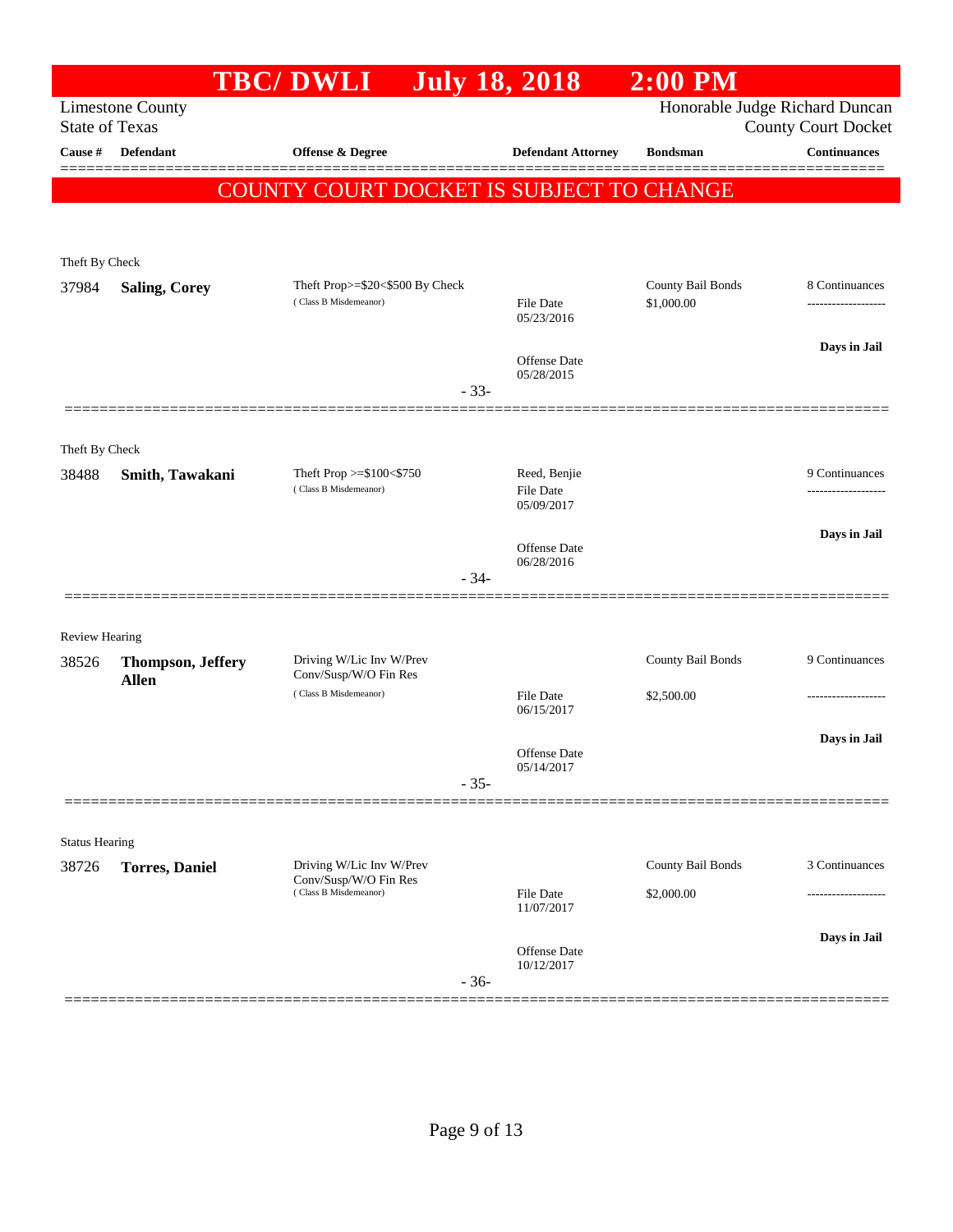|                                |                            | <b>TBC/DWLI</b>                                   | <b>July 18, 2018</b> |                                   | $2:00$ PM                |                                |
|--------------------------------|----------------------------|---------------------------------------------------|----------------------|-----------------------------------|--------------------------|--------------------------------|
|                                | <b>Limestone County</b>    |                                                   |                      |                                   |                          | Honorable Judge Richard Duncan |
| <b>State of Texas</b>          |                            |                                                   |                      |                                   |                          | <b>County Court Docket</b>     |
| Cause #                        | Defendant                  | Offense & Degree                                  |                      | <b>Defendant Attorney</b>         | <b>Bondsman</b>          | <b>Continuances</b>            |
|                                |                            | COUNTY COURT DOCKET IS SUBJECT TO CHANGE          |                      |                                   |                          |                                |
|                                |                            |                                                   |                      |                                   |                          |                                |
|                                |                            |                                                   |                      |                                   |                          |                                |
| <b>Status Hearing</b><br>38882 | <b>Torres</b> , Daniel     | Driving W/Lic Inv W/Prev                          |                      |                                   | <b>County Bail Bonds</b> | 2 Continuances                 |
|                                |                            | Conv/Susp/W/O Fin Res<br>(Class B Misdemeanor)    |                      | File Date                         | \$1,000.00               |                                |
|                                |                            |                                                   |                      | 04/10/2018                        |                          |                                |
|                                |                            |                                                   |                      |                                   |                          | Days in Jail                   |
|                                |                            |                                                   |                      | Offense Date<br>03/15/2018        |                          |                                |
|                                |                            |                                                   | $-37-$               |                                   |                          |                                |
|                                |                            |                                                   |                      |                                   |                          |                                |
| <b>Status Hearing</b>          |                            |                                                   |                      |                                   |                          |                                |
| 38824                          | Vasquez, Abdon             | Driving W/Lic Inv W/Prev<br>Conv/Susp/W/O Fin Res |                      |                                   | Personal Bond            | 3 Continuances                 |
|                                |                            | (Class B Misdemeanor)                             |                      | File Date<br>02/13/2018           | \$1,000.00               |                                |
|                                |                            |                                                   |                      |                                   |                          | Days in Jail                   |
|                                |                            |                                                   |                      | <b>Offense Date</b><br>12/21/2017 |                          |                                |
|                                |                            |                                                   | $-38-$               |                                   |                          |                                |
|                                |                            |                                                   |                      |                                   |                          |                                |
| <b>Status Hearing</b>          |                            |                                                   |                      |                                   |                          |                                |
| 38828                          | <b>Walpole, Jory Wayne</b> | Driving W/Lic Inv W/Prev<br>Conv/Susp/W/O Fin Res |                      |                                   | County Bail Bonds        | 3 Continuances                 |
|                                |                            | (Class B Misdemeanor)                             |                      | <b>File Date</b><br>02/19/2018    | \$1,000.00               | -------------------            |
|                                |                            |                                                   |                      |                                   |                          |                                |
|                                |                            |                                                   |                      | Offense Date                      |                          | Days in Jail                   |
|                                |                            |                                                   | $-39-$               | 12/12/2017                        |                          |                                |
|                                |                            |                                                   |                      |                                   |                          |                                |
| <b>Status Hearing</b>          |                            |                                                   |                      |                                   |                          |                                |
| 38128                          | <b>West, Chris Demont</b>  | Driving W/Lic Inv W/Prev                          |                      |                                   | County Bail Bonds        | 19 Continuances                |
|                                |                            | Conv/Susp/W/O Fin Res<br>(Class B Misdemeanor)    |                      | <b>File Date</b>                  | \$2,000.00               |                                |
|                                |                            |                                                   |                      | 08/16/2016                        |                          |                                |
|                                |                            |                                                   |                      | Offense Date                      |                          | Days in Jail                   |
|                                |                            |                                                   | $-40-$               | 07/03/2016                        |                          |                                |
|                                |                            |                                                   |                      |                                   |                          |                                |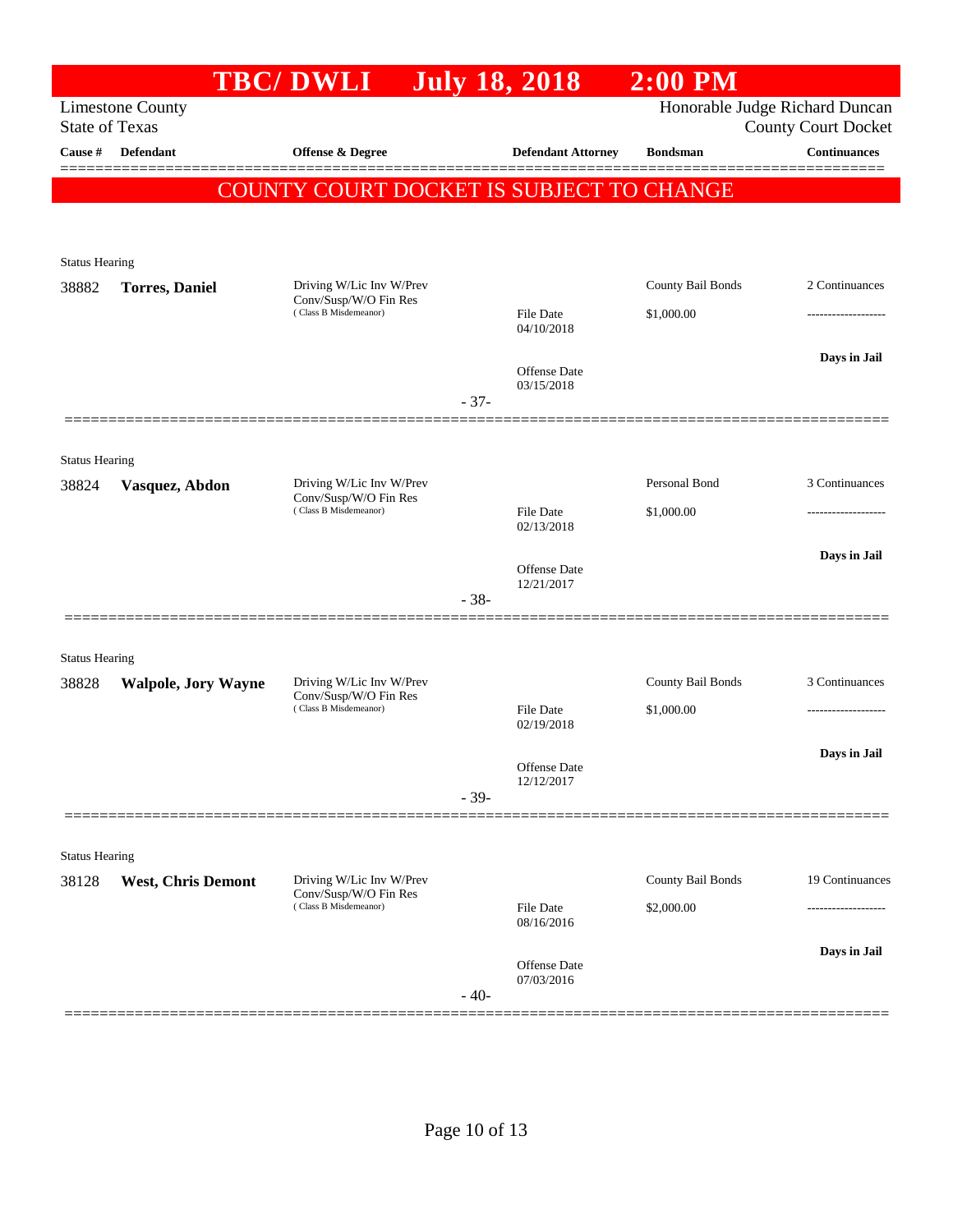|                       |                           | <b>TBC/DWLI</b>                                   | <b>July 18, 2018</b> |                                   | $2:00$ PM           |                                                              |
|-----------------------|---------------------------|---------------------------------------------------|----------------------|-----------------------------------|---------------------|--------------------------------------------------------------|
| <b>State of Texas</b> | <b>Limestone County</b>   |                                                   |                      |                                   |                     | Honorable Judge Richard Duncan<br><b>County Court Docket</b> |
| Cause #               | Defendant                 | <b>Offense &amp; Degree</b>                       |                      | <b>Defendant Attorney</b>         | <b>Bondsman</b>     | <b>Continuances</b>                                          |
|                       |                           | COUNTY COURT DOCKET IS SUBJECT TO CHANGE          |                      |                                   |                     | =======                                                      |
|                       |                           |                                                   |                      |                                   |                     |                                                              |
| <b>Status Hearing</b> |                           |                                                   |                      |                                   |                     |                                                              |
| 38410                 | <b>West, Chris Demont</b> | Driving W/Lic Inv W/Prev                          |                      |                                   | Freebird Bail Bonds | 14 Continuances                                              |
|                       |                           | Conv/Susp/W/O Fin Res<br>(Class B Misdemeanor)    |                      | <b>File Date</b><br>03/22/2017    | \$1,500.00          |                                                              |
|                       |                           |                                                   |                      | <b>Offense Date</b>               |                     | Days in Jail                                                 |
|                       |                           |                                                   | $-41-$               | 02/12/2017                        |                     |                                                              |
| <b>Review Hearing</b> |                           |                                                   |                      |                                   |                     |                                                              |
| 38401                 | Williams, Teresa Ann      | Driving W/Lic Inv W/Prev                          |                      |                                   | County Bail Bonds   | 13 Continuances                                              |
|                       |                           | Conv/Susp/W/O Fin Res<br>(Class B Misdemeanor)    |                      | <b>File Date</b><br>03/16/2017    | \$1,000.00          |                                                              |
|                       |                           |                                                   |                      | <b>Offense Date</b>               |                     | Days in Jail                                                 |
|                       |                           |                                                   | $-42-$               | 02/10/2017                        |                     |                                                              |
| Review Hearing        |                           |                                                   |                      |                                   |                     |                                                              |
| 38124                 | <b>Wimberly, Toryee</b>   | Driving W/Lic Inv W/Prev<br>Conv/Susp/W/O Fin Res |                      |                                   | Personal Bond       | 6 Continuances                                               |
|                       | David                     | (Class B Misdemeanor)                             |                      | <b>File Date</b><br>08/16/2016    | \$2,000.00          | .                                                            |
|                       |                           |                                                   |                      | Offense Date<br>04/30/2016        |                     | Days in Jail                                                 |
|                       |                           |                                                   | $-43-$               |                                   |                     |                                                              |
| Review Hearing        |                           |                                                   |                      |                                   |                     |                                                              |
| 38274                 | <b>Wimberly, Toryee</b>   | Bail Jumping And Fail To Appear                   |                      |                                   | Personal Bond       | 6 Continuances                                               |
|                       | <b>David</b>              | (Class A Misdemeanor)                             |                      | <b>File Date</b><br>12/02/2016    | \$1,000.00          | .                                                            |
|                       |                           |                                                   |                      | <b>Offense Date</b><br>11/22/2016 |                     | Days in Jail                                                 |
|                       |                           |                                                   | $-44-$               |                                   |                     |                                                              |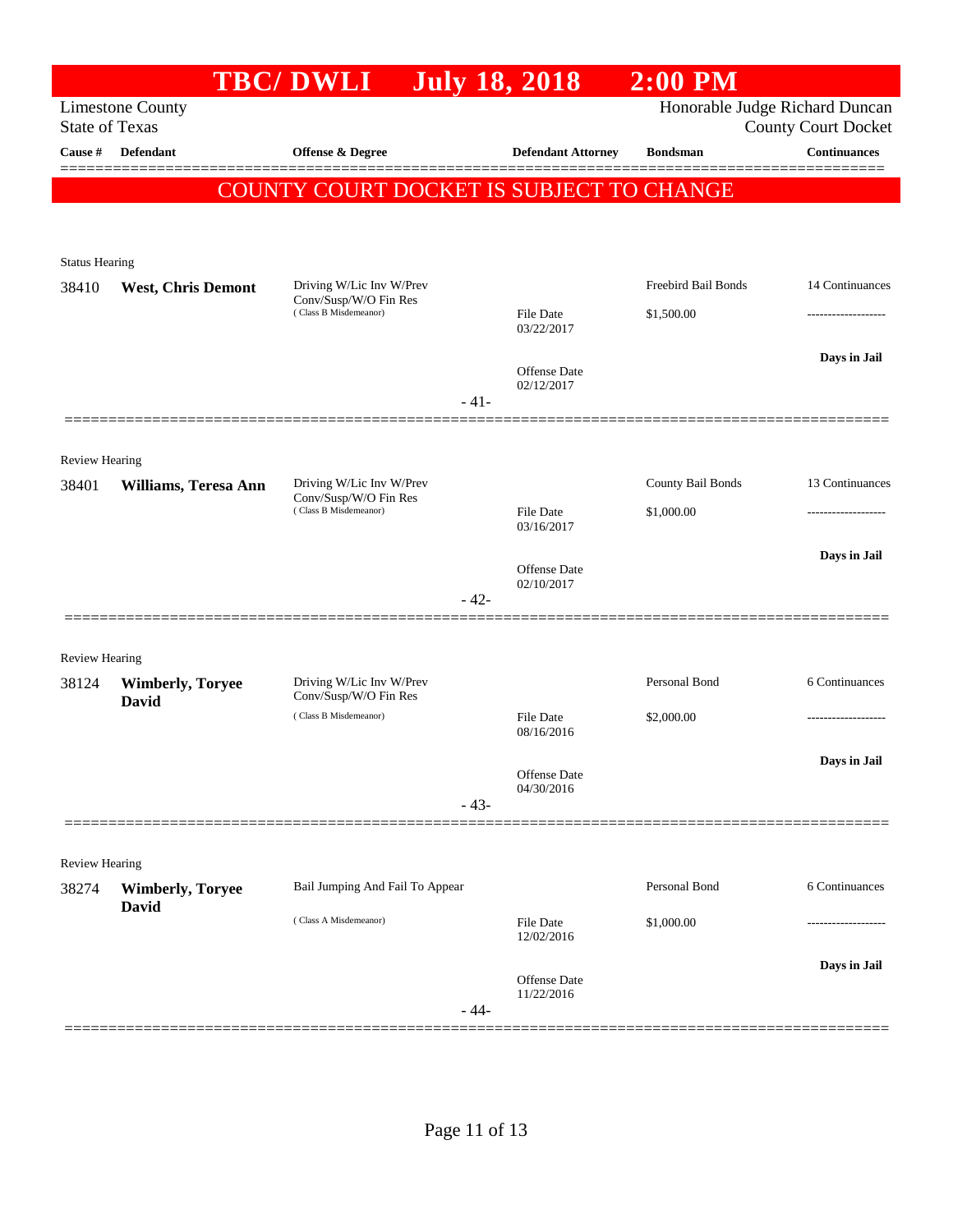|                       |                                         | <b>TBC/DWLI</b>                                   | <b>July 18, 2018</b> |                                   | $2:00$ PM          |                                                              |
|-----------------------|-----------------------------------------|---------------------------------------------------|----------------------|-----------------------------------|--------------------|--------------------------------------------------------------|
| <b>State of Texas</b> | <b>Limestone County</b>                 |                                                   |                      |                                   |                    | Honorable Judge Richard Duncan<br><b>County Court Docket</b> |
| Cause #               | Defendant                               | Offense & Degree                                  |                      | <b>Defendant Attorney</b>         | <b>Bondsman</b>    | <b>Continuances</b>                                          |
|                       |                                         | COUNTY COURT DOCKET IS SUBJECT TO CHANGE          |                      |                                   |                    |                                                              |
|                       |                                         |                                                   |                      |                                   |                    |                                                              |
| Review Hearing        |                                         |                                                   |                      |                                   |                    |                                                              |
| 38405                 | <b>Wimberly, Toryee</b><br>David        | Driving W/Lic Inv W/Prev<br>Conv/Susp/W/O Fin Res |                      |                                   | Personal Bond      | 6 Continuances                                               |
|                       |                                         | (Class B Misdemeanor)                             |                      | File Date<br>03/17/2017           | \$1,000.00         | ----------------                                             |
|                       |                                         |                                                   |                      | Offense Date<br>02/26/2017        |                    | Days in Jail                                                 |
|                       |                                         |                                                   | $-45-$               |                                   |                    |                                                              |
| Review Hearing        |                                         |                                                   |                      |                                   |                    |                                                              |
| 38449                 | <b>Wimberly, Toryee</b><br><b>David</b> | Bail Jumping And Fail To Appear                   |                      |                                   | AA Best Bail Bonds | 6 Continuances                                               |
|                       |                                         | (Class A Misdemeanor)                             |                      | File Date<br>04/25/2017           | \$3,000.00         |                                                              |
|                       |                                         |                                                   |                      | Offense Date                      |                    | Days in Jail                                                 |
|                       |                                         |                                                   | $-46-$               | 04/06/2017                        |                    |                                                              |
| Review Hearing        |                                         |                                                   |                      |                                   |                    |                                                              |
| 38450                 | <b>Wimberly, Toryee</b><br>David        | Bail Jumping And Fail To Appear                   |                      |                                   | AA Best Bail Bonds | 6 Continuances                                               |
|                       |                                         | (Class A Misdemeanor)                             |                      | File Date<br>04/25/2017           | \$3,000.00         |                                                              |
|                       |                                         |                                                   |                      | Offense Date                      |                    | Days in Jail                                                 |
|                       |                                         |                                                   | $-47-$               | 04/19/2017                        |                    |                                                              |
| Review Hearing        |                                         |                                                   |                      |                                   |                    |                                                              |
| 38812                 | <b>Wimberly, Toryee</b><br><b>David</b> | Driving W/Lic Inv W/Prev<br>Conv/Susp/W/O Fin Res |                      |                                   | Personal Bond      | 4 Continuances                                               |
|                       |                                         | (Class B Misdemeanor)                             |                      | File Date<br>01/29/2018           | \$1,000.00         | ------------------                                           |
|                       |                                         |                                                   |                      | <b>Offense Date</b><br>01/17/2018 |                    | Days in Jail                                                 |
|                       |                                         |                                                   | $-48-$               |                                   |                    |                                                              |